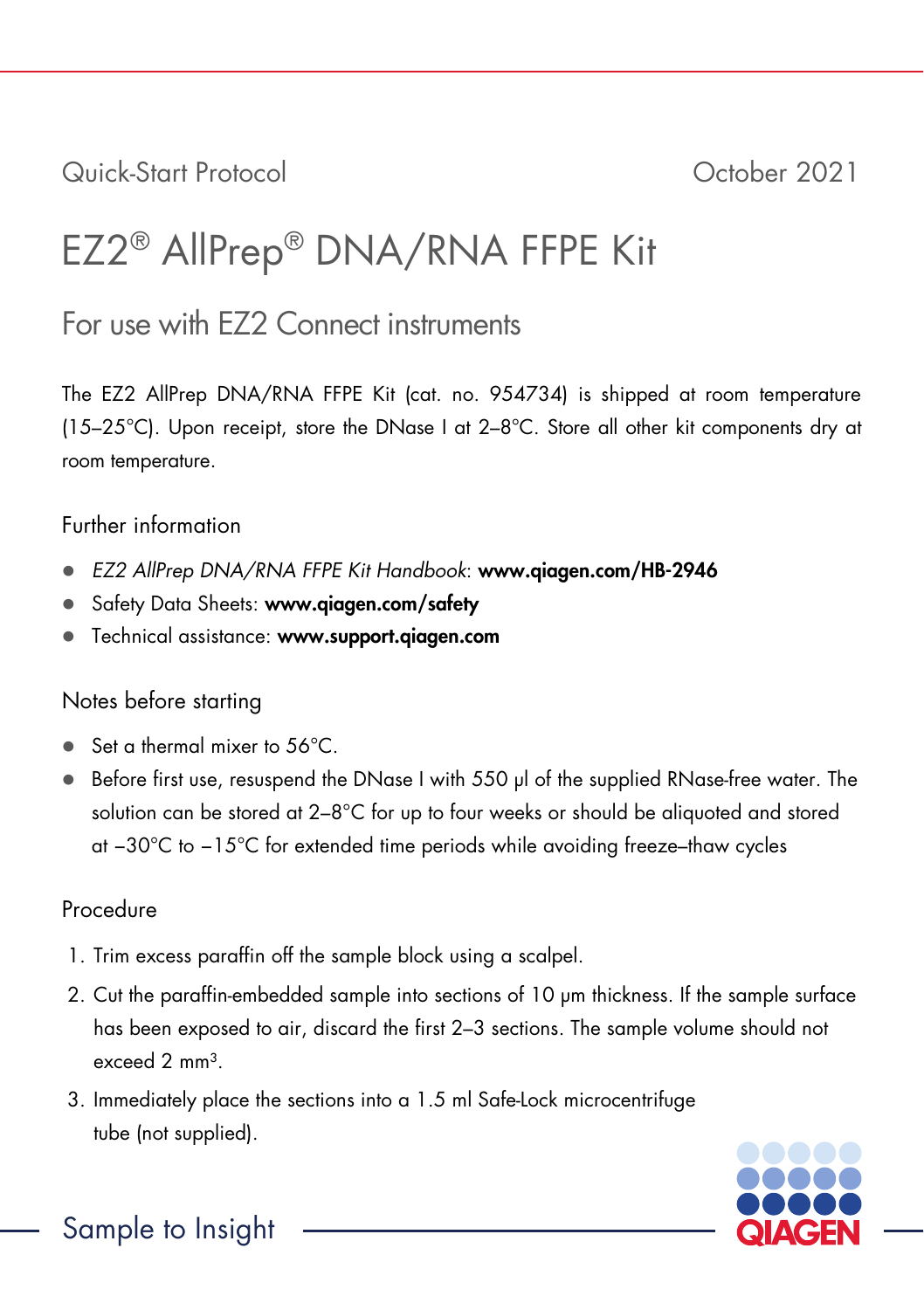- 4. Add 320 µl Paraffin Removal Solution (PRS) and close the lid.
- 5. Vortex vigorously for 10 s, and centrifuge briefly to bring the sample to the bottom of the tube.
- 6. Incubate at 56°C for 3 min and centrifuge at 20,000 x *g* for 2 min.
- 7. Carefully remove the supernatant by pipetting without disturbing the pellet.
- 8. Resuspend the pellet by adding 150 µl Buffer PKD and flick the tube to loosen the pellet. Add 10 µl proteinase K and mix by vortexing briefly.
- 9. Place the tubes in a thermal mixer and incubate at 56°C for 15 min at 500 rpm. Incubate on ice for 3 min.
- 10. Centrifuge for 15 min at 20,000 x *g*. Carefully transfer the supernatant, without disturbing the pellet, to a new 1.5 ml Safe-Lock microcentrifuge tube for RNA preparation (step 12).
- 11. Keep the pellet for DNA preparation (step 16).

## RNA preparation

- 12. Incubate the RNA-containing supernatant from step 10 at 80°C for 15 min. Incubate on ice for 3 min.
- 13. Add 16 µl DNase booster buffer and mix by vortexing.
- 14. Add 10 µl DNase I and mix gently by inverting the tube.
- 15. Incubate at room temperature for 15 min.

## DNA preparation

- 16. Resuspend the DNA-containing pellet from step 11 in 180 µl Buffer ATL, add 40 µl proteinase K, and mix by vortexing briefly.
- 17. Transfer the resuspended pellet into a 2 ml sample tube (provided) and overlay it carefully with 200 µl PRS.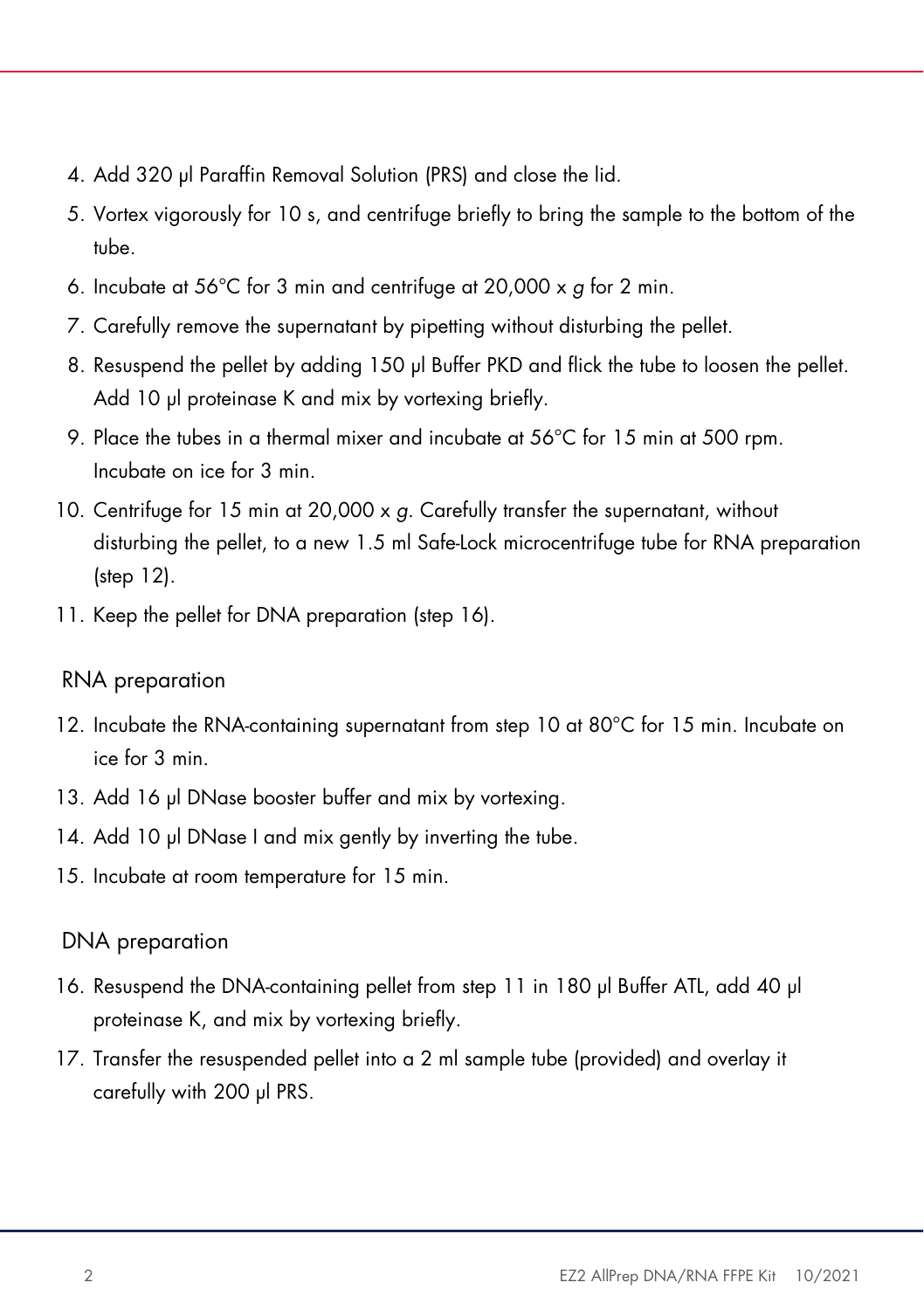#### EZ2 preparation

- 18. Turn on the F72 Connect instrument.
- 19. Tap "RNA" on the Applications panel and select the "AllPrep DNA/RNA FFPE Kit" and press **Next**. Follow onscreen instructions for selection of protocol, parameter definition, sample position selection, sample IDs, and worktable setup. Ensure the heating block of the EZ2 instrument is at room temperature. Transfer the RNA lysate from step 15 into position 12 of the EZ2 AllPrep DNA/RNA FFPE cartridge.

Load the EZ2 AllPrep DNA/RNA FFPE reagent cartridges into the EZ2 Connect Cartridge Rack. Place the 2 ml sample tube containing the DNA pellet from step 17 into position 11 of the reagent cartridge (positions are labelled with engravings on the EZ2 Connect Cartridge Rack).

- 20. Open instrument hood. Load the EZ2 Connect Cartridge Rack into the EZ2 Connect instrument.
- 21. Remove caps of all tubes and prepare the EZ2 Connect Tip Rack as described below (positions are labelled with engravings on the EZ2 Connect Tip Rack):
	- $\circ$  Position A: Tip holder with Filter Tip
	- $\circ$  Position B: Tip holder with Filter Tip
	- Position C: new 1.5 ml elution tube
	- Position D: new 1.5 ml elution tube
- 22. Place the EZ2 Connect Tip Rack into the EZ2 Connect instrument and start the run according to the instructions on the instrument display.
- 23. The display will show "Protocol finished" when the run is completed. Select Finish.

Open the instrument hood. Remove the elution tube containing approximately 100 µl purified DNA from position 2 and the elution tube containing approximately 60 µl purified RNA from position 1 of the EZ2 Connect Tip Rack. Discard the used EZ2 cartridge including the liquid waste.

**Optional:** Follow onscreen instructions for UV decontamination of worktable surfaces.

24. Perform regular maintenance after each run. Press Finish to return to the Home Screen.